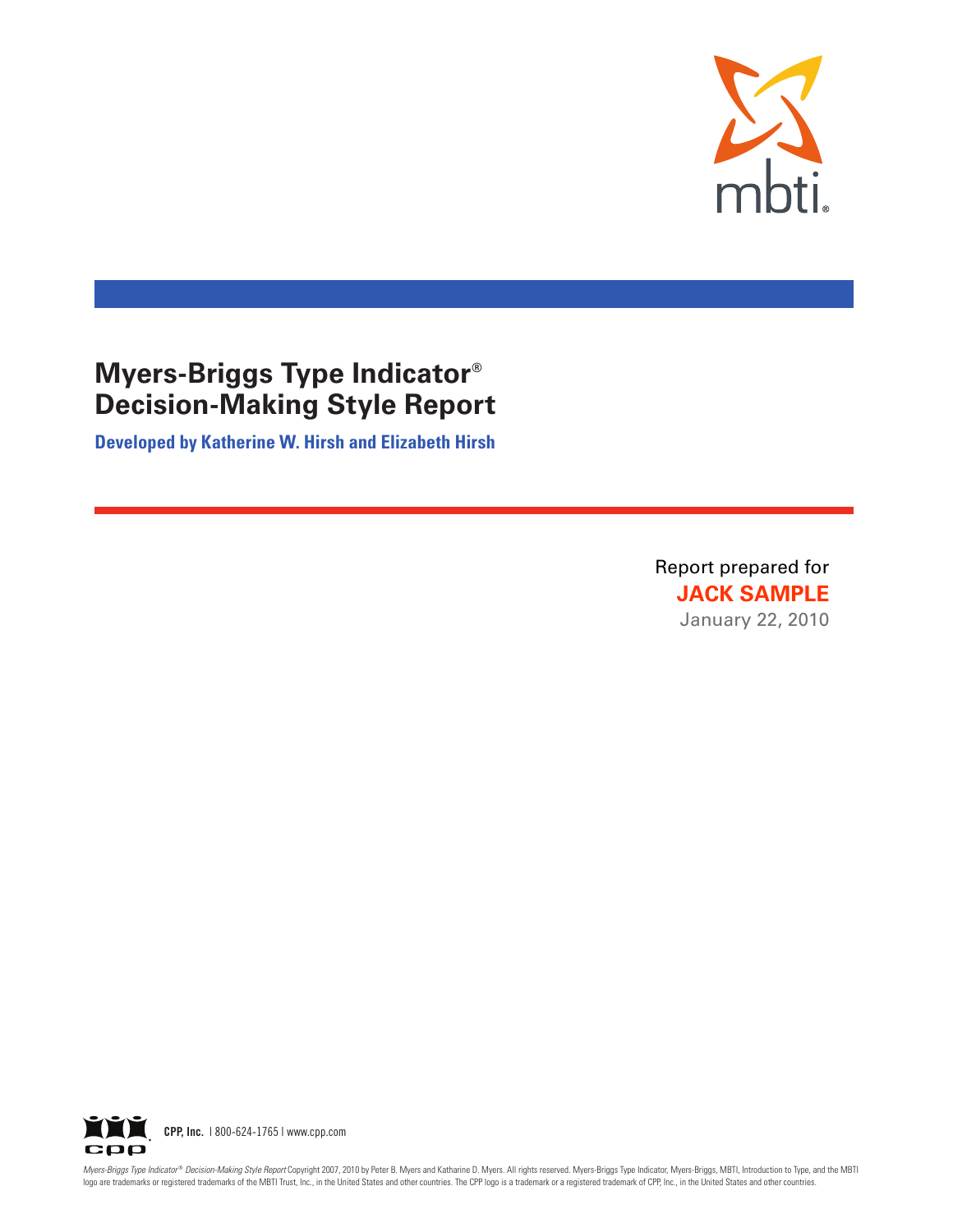

## **Introduction**

This report is an informative guide to help you become aware of the impact of your personality preferences on your decision-making style. It is based on your results on the *Myers-Briggs Type Indicator*® (MBTI®) assessment, a self-awareness tool built on the theories of Swiss psychologist Carl Gustav Jung by an American mother-and-daughter team, Katharine Cook Briggs and Isabel Briggs Myers. With more than 60 years of research and development supporting its reliability and validity, the MBTI tool has helped millions worldwide develop a deeper understanding of themselves and others through an investigation of what they prefer, or their personality preferences.

#### **This Report Can Help You**

- **• Understand your results on the MBTI assessment**
- **• Discover how your personality preferences influence your decision-making style**
- **• Learn about and appreciate your natural decision-making style**
- **• Acquire strategies to make both your individual and group decision making more successful**

It is important to remember that all personality types and decision-making styles are equally valuable. No one type can be characterized as the best decision maker. Type is about what you prefer, not what your capabilities are, and therefore it should not be used to label or limit your decision-making potential. Indeed, it is meant to open up opportunities for growth and development. The MBTI tool can help you better understand yourself and those around you, but it should not be used to explain, excuse, or interpret every aspect of personality or decision making. During decision making you and others may be influenced by issues unrelated to type or preferences—issues concerning family, work environment, or cultural identity, among others. Approach the material in this report with this knowledge in mind.

#### **How Your MBTI® Decision-Making Style Report Is Organized**

- **• Summary of Your MBTI® Results**
- **• Your Preferences and Decision Making**
- **• Your Decision-Making Style**
- **• Type Dynamics and Decision Making**
- **• Decision Making Through Four Type Lenses**
- **• Tips and Action Steps**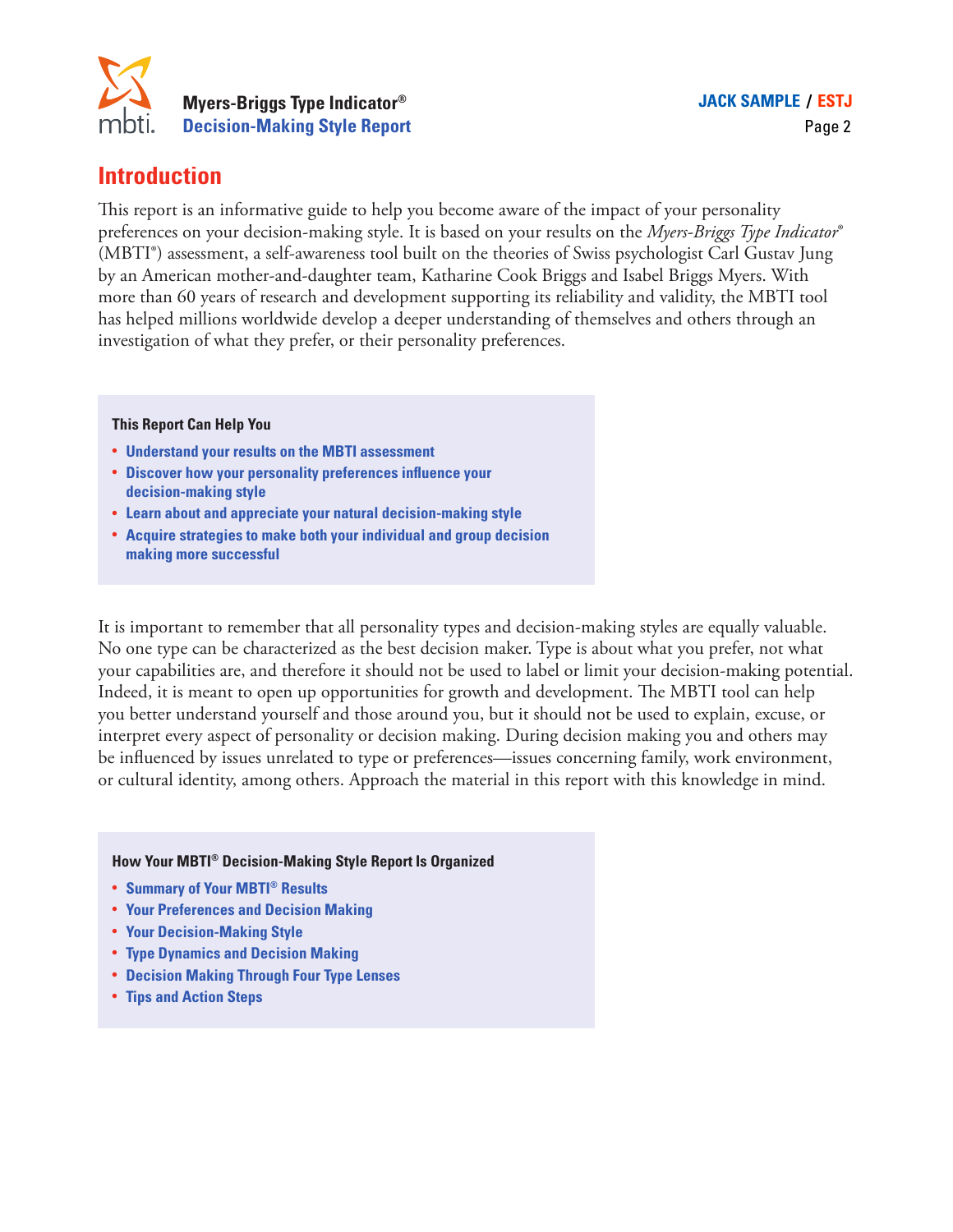

## **Summary of Your MBTI® Results**

The MBTI instrument assesses preferences for how you tend to focus your attention, take in and process information, evaluate information, and deal with the outer world. The preferences combine and interact to form your MBTI type. The chart below summarizes these preferences and highlights your results on each preference pair.

| <b>Reported Type: ESTJ</b>                     |                                                                                                                                                          |                                                                                                                                                                       |  |  |  |
|------------------------------------------------|----------------------------------------------------------------------------------------------------------------------------------------------------------|-----------------------------------------------------------------------------------------------------------------------------------------------------------------------|--|--|--|
| <b>Where you</b><br>focus your<br>attention    | <b>Extraversion</b><br>People who prefer Extraversion tend to focus on<br>the outer world of people and activity.                                        | <b>Introversion</b><br>People who prefer Introversion tend to focus on<br>the inner world of ideas and impressions.                                                   |  |  |  |
| The way<br>you take in<br>information          | <b>Sensing</b><br>People who prefer Sensing tend to take in<br>S<br>information through the five senses<br>and focus on the here and now.                | <b>Intuition</b><br>People who prefer Intuition tend to take in<br>information from patterns and the big picture<br>and focus on future possibilities.                |  |  |  |
| The way<br>you evaluate<br>information         | <b>Thinking</b><br>People who prefer Thinking tend to evaluate<br>information based primarily on logic and on<br>objective analysis of cause and effect. | <b>Feeling</b><br>People who prefer Feeling tend to evaluate<br>information based primarily on values and on<br>subjective consideration of person-centered concerns. |  |  |  |
| <b>How you</b><br>deal with the<br>outer world | Judging<br>People who prefer Judging tend to like a planned<br>J<br>and organized approach to life and want to have<br>things settled.                   | <b>Perceiving</b><br>People who prefer Perceiving tend to like a flexible<br>n<br>and spontaneous approach to life and want to keep<br>their options open.            |  |  |  |

Your preference clarity index (pci) for each preference pair, which indicates how consistently you chose one preference over its opposite when responding to the MBTI assessment, is shown below.



Remember, you are in the best position to assess the fit of your reported MBTI type. If your results do not seem right for you, work with your type professional to determine the MBTI type that fits you best.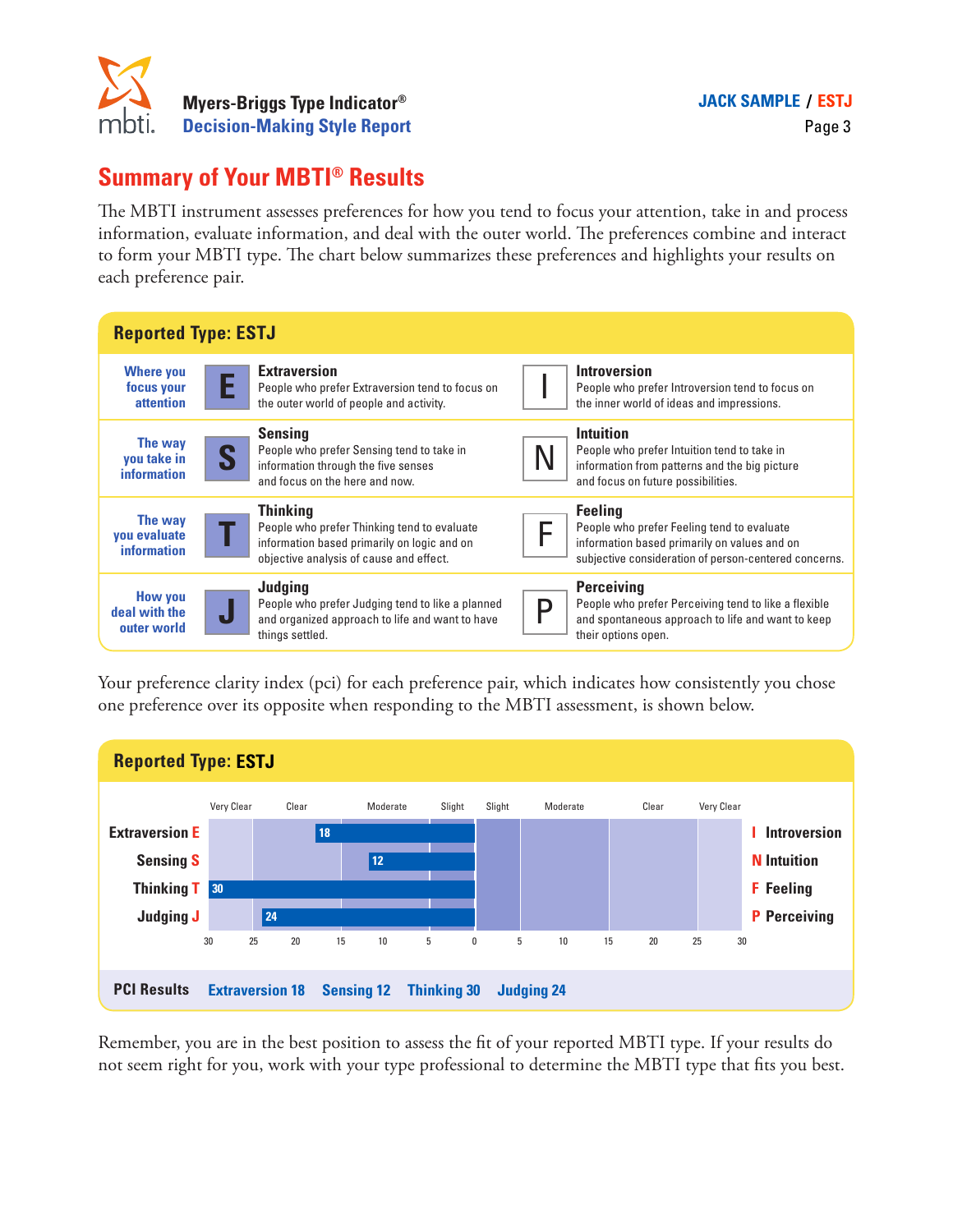

# **Your Preferences and Decision Making**

| Myers-Briggs Type Indicator®<br>mbti.<br><b>Decision-Making Style Report</b> |  | <b>JACK SAMPLE / ESTJ</b><br>Page 4                                                                                                                                                                                                                                                                                        |  |  |
|------------------------------------------------------------------------------|--|----------------------------------------------------------------------------------------------------------------------------------------------------------------------------------------------------------------------------------------------------------------------------------------------------------------------------|--|--|
| <b>Your Preferences and Decision Making</b>                                  |  |                                                                                                                                                                                                                                                                                                                            |  |  |
|                                                                              |  | Each preference within your personality type has an effect on your decision-making style. The chart<br>below highlights your preferences—E, S, T, and J—and will help you better understand your decision-<br>making style, preference by preference, as well as appreciate how your style may differ from that of others. |  |  |
| <b>MBTI<sup>®</sup> Preferences and Your Decision-Making Style</b>           |  |                                                                                                                                                                                                                                                                                                                            |  |  |
| People who prefer EXTRAVERSION are more likely to                            |  | People who prefer Introversion are more likely to                                                                                                                                                                                                                                                                          |  |  |
| • Want to talk it through first                                              |  | • Want to think it through first                                                                                                                                                                                                                                                                                           |  |  |
| • Respond in an energetic way                                                |  | • Respond in a measured way                                                                                                                                                                                                                                                                                                |  |  |
| • Start with external data                                                   |  | • Start with internal data                                                                                                                                                                                                                                                                                                 |  |  |
| • Crave breadth                                                              |  | • Crave depth                                                                                                                                                                                                                                                                                                              |  |  |
| • Consider impact on environment first                                       |  | • Consider impact on self first                                                                                                                                                                                                                                                                                            |  |  |
| • Share thoughts and feelings freely                                         |  | • Share thoughts and feelings carefully                                                                                                                                                                                                                                                                                    |  |  |
| People who prefer SENSING are more likely to                                 |  | People who prefer Intuition are more likely to                                                                                                                                                                                                                                                                             |  |  |
| • Want to consider reality first                                             |  | • Want to consider possibilities first                                                                                                                                                                                                                                                                                     |  |  |
| <b>Desire concrete data</b>                                                  |  | • Desire conceptual data                                                                                                                                                                                                                                                                                                   |  |  |
| <b>• Look for facts and details</b>                                          |  | • Look for meanings and associations                                                                                                                                                                                                                                                                                       |  |  |
| • Value past precedents                                                      |  | • Value novelty                                                                                                                                                                                                                                                                                                            |  |  |
| • Focus on the present                                                       |  | • Anticipate the future                                                                                                                                                                                                                                                                                                    |  |  |
| • Consider information sequentially                                          |  | • Jump from idea to idea                                                                                                                                                                                                                                                                                                   |  |  |
| People who prefer THINKING are more likely to                                |  | People who prefer Feeling are more likely to                                                                                                                                                                                                                                                                               |  |  |
| • Want an explanation                                                        |  | • Want a motivation                                                                                                                                                                                                                                                                                                        |  |  |
| <b>Start with logic</b>                                                      |  | • Start with values                                                                                                                                                                                                                                                                                                        |  |  |
| <b>Examine consequences for structures and principles</b><br>٠               |  | • Examine consequences for relationships and people                                                                                                                                                                                                                                                                        |  |  |
| • Seek to be just                                                            |  | • Seek to be caring                                                                                                                                                                                                                                                                                                        |  |  |
| <b>Respond objectively</b>                                                   |  | • Respond personally                                                                                                                                                                                                                                                                                                       |  |  |
| <b>Challenge first</b><br>٠                                                  |  | • Accept first                                                                                                                                                                                                                                                                                                             |  |  |
| People who prefer JUDGING are more likely to                                 |  | People who prefer Perceiving are more likely to                                                                                                                                                                                                                                                                            |  |  |
| • Want a decision now                                                        |  | • Want to postpone a decision                                                                                                                                                                                                                                                                                              |  |  |
| <b>Expect to make progress</b>                                               |  | • Expect time to process                                                                                                                                                                                                                                                                                                   |  |  |
| • Invite closure                                                             |  | • Invite new information                                                                                                                                                                                                                                                                                                   |  |  |
| <b>Demonstrate commitment to the agreed-on solution</b>                      |  | • Stay open to changing the solution                                                                                                                                                                                                                                                                                       |  |  |
| <b>Feel discomfort until a decision is made</b>                              |  | • Feel discomfort rejecting decision options                                                                                                                                                                                                                                                                               |  |  |
| <b>Desire certainty</b><br>٠                                                 |  | • Desire flexibility                                                                                                                                                                                                                                                                                                       |  |  |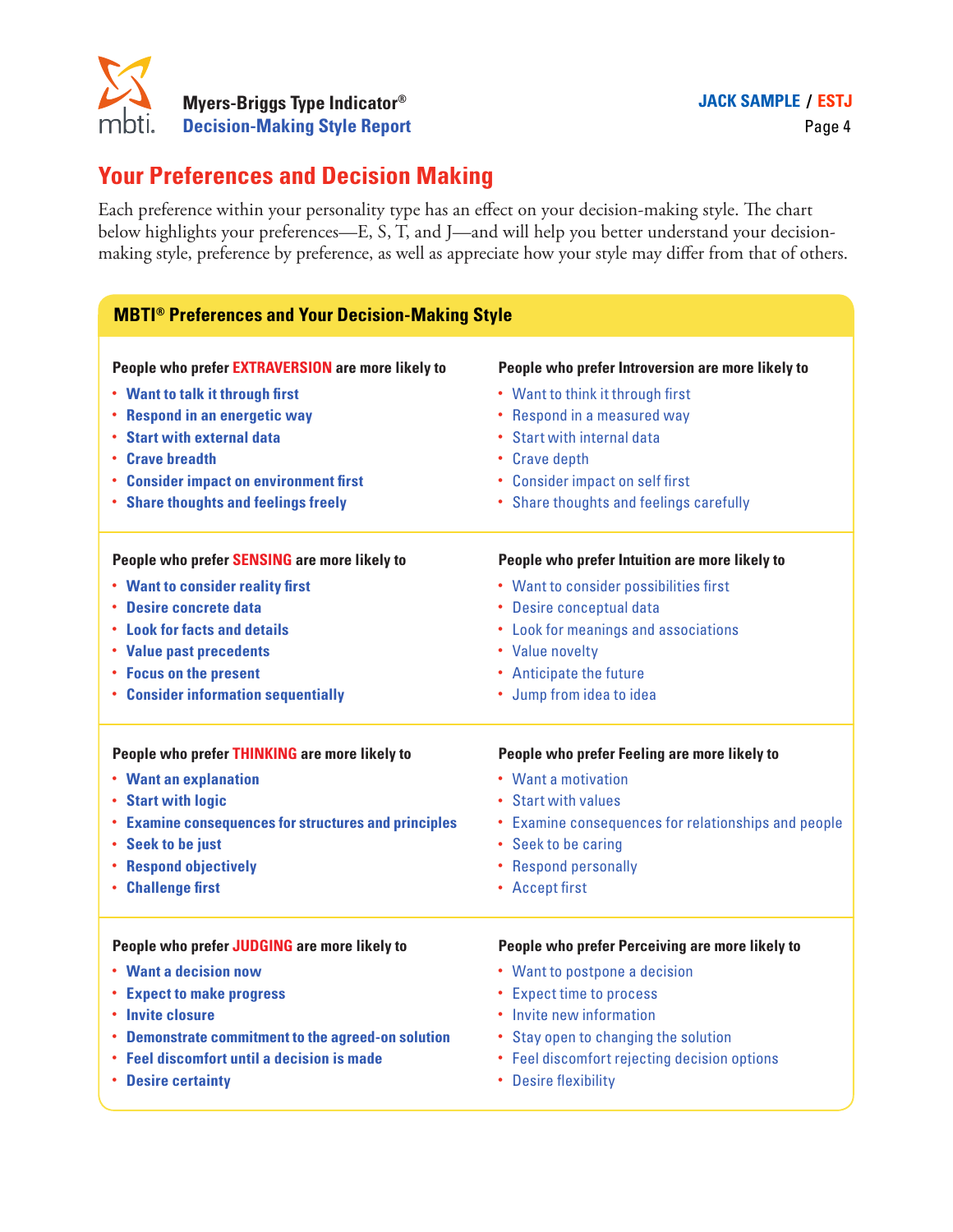

# **Your Decision-Making Style: ESTJ**

### **ESTJ Snapshot**

Logical, directive, and organized, ESTJs work well when they can marshal and manipulate resources, implement plans, and accomplish tasks. They find and correct flaws, monitor events, and hold everyone accountable. Hardworking and responsible, they seek practical, realistic solutions to difficulties.\*

#### **During decision making ESTJs typically want to know, "What is the most sensible choice?"**

#### **Your Decision-Making Strengths**

- Defining criteria and objectives for what would best serve the bottom line
- Striving to get things moving, gathering relevant people and resources
- Investigating data from traditional and authoritative sources
- Creating lists, models, and schedules to outline possible options
- Making decisions that are realistic, practical, and reasonable
- Committing energetically and enthusiastically to decisions
- Showing consistency of word and deed
- Working tirelessly to ensure that a decision is carried out despite obstacles
- Assessing critically whether the decision brought about the results that were anticipated
- Retracing steps, seeing where you could have done more or worked harder

#### **Potential Challenges During Decision Making**

- Limiting your focus to what can be quantified or proven
- Cutting short time for contemplation in order to act quickly
- Expecting that a right or absolute answer already exists
- Overlooking larger meanings in your zeal to break down and classify options
- Focusing on utilitarian options, undervaluing your own or others' creative impulses
- Believing that once a logical option is found, nothing else needs to be considered
- Expecting everyone to go about implementation in the same way
- Forgetting to ask about or factor in others' emotional reactions
- Neglecting to check whether the process was satisfactory for people
- Failing to recognize that what went wrong was beyond your efforts or control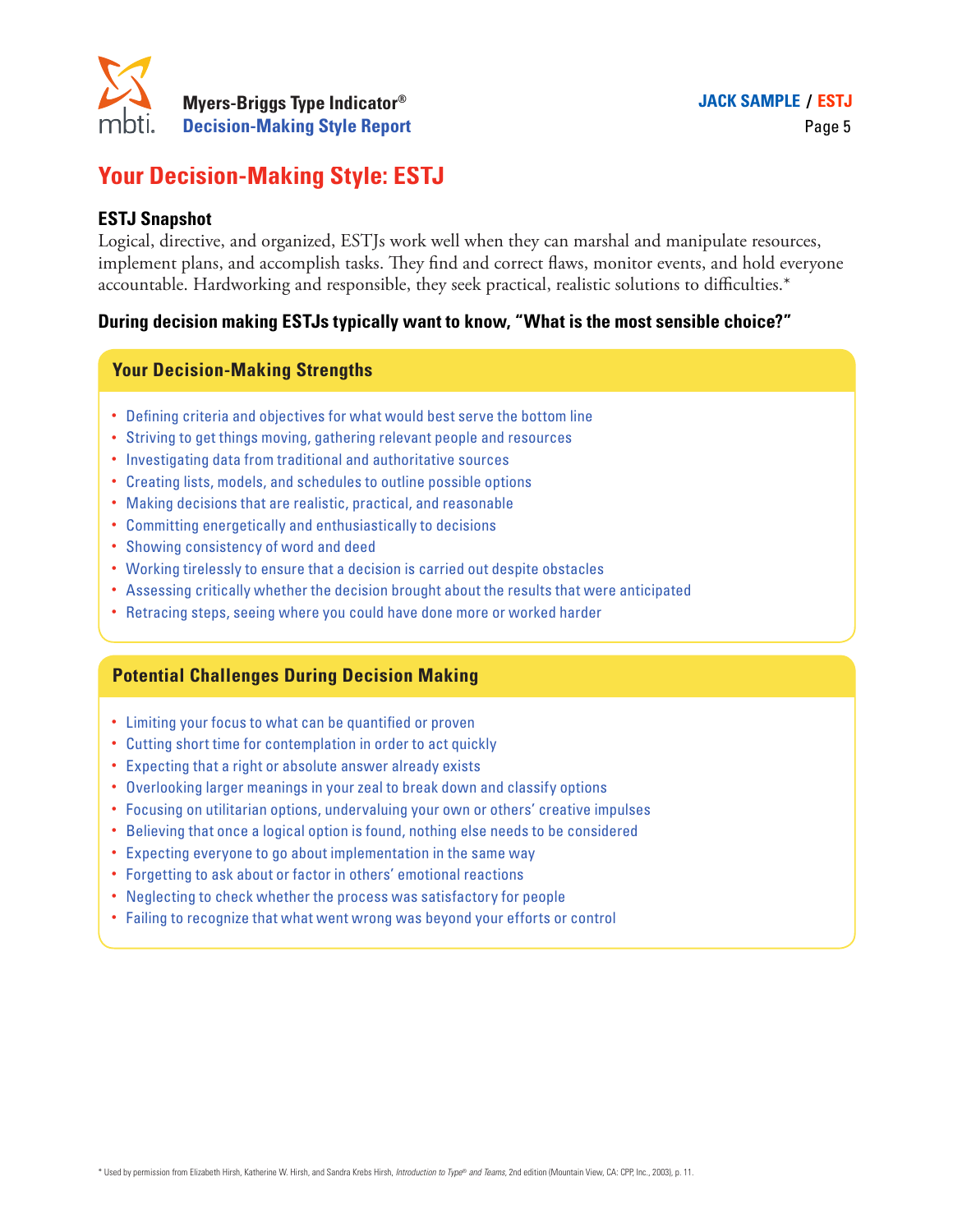

### **JACK SAMPLE / ESTJ**

Page 6

## **Suggestions for Enhancing Your Decision Making**

- Stay open to divergent viewpoints by asking others for new or nontraditional ideas
- Realize that letting a day or two go by without acting may result in fewer missteps long term
- Recognize that some situations are so new that reliable information is not available
- Remember to pause to consider the big picture before dismissing an option
- Consider imaginative as well as traditional options as a way to improve decisions
- Take time to think about whether people's needs will be served before finalizing decisions
- Recognize that letting others take action in their own way can bolster enthusiasm
- Remember to find out whether others' silence is signaling agreement or resistance
- Keep in mind that a good outcome with an unpleasant process will alienate others
- Realize that some challenges cannot be overcome no matter how vigorous the attempt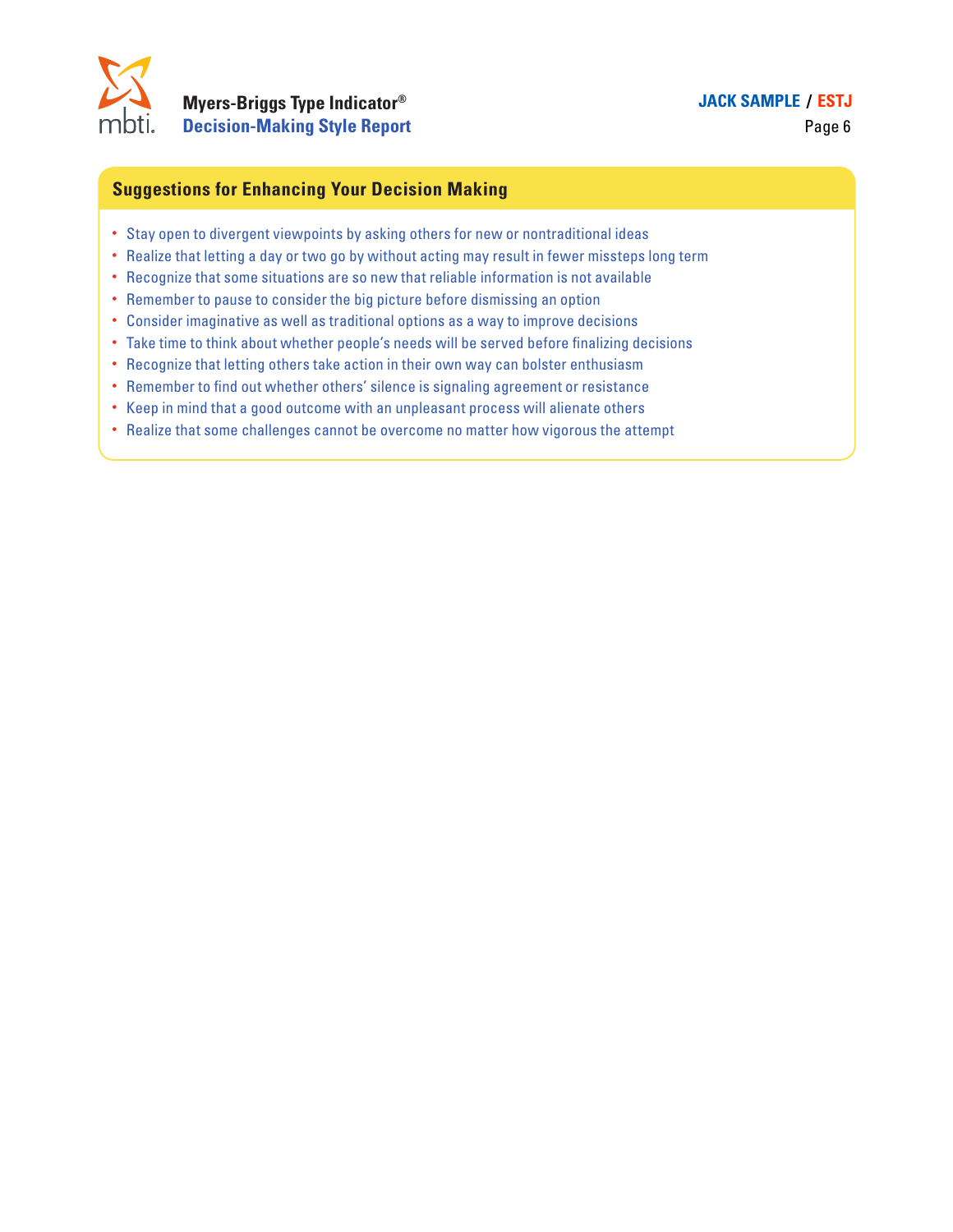

# **Type Dynamics and Decision Making: ESTJ**

You can gain a deeper understanding of how your type preferences combine and interact by exploring what is known as *type dynamics.* Type dynamics tells us that for each type, two of the four functions— Sensing, Intuition, Thinking, and Feeling—are likely to be more developed and therefore called upon more frequently. For you, these two functions are #1 Thinking and #2 Sensing and appear as the middle two letters of your type code. The two functions that are *not* in your type code, #3 Intuition and #4 Feeling, are likely to be less developed and therefore called upon less frequently. Better decisions are more likely when you engage all four functions, even your less developed functions. During decision making, consider the questions below to help you make more comprehensive decisions. **1. When making a decision. 1.** When making Style Report **1.** Decision-Making Style Report point and a decept understanding of how your type preferences combine and intent is known as *type dynamics*. Type dynamics tells **2. You are then likely to consider and Decision 2. You are then likely to consider and Decision Making: ESTJ**<br> **2. You can gain a deeper understanding of how your type preferentaris is known as** *type dynamics***. Type dyn Myers-Briggs Type Indicator®<br>
Appe Dynamics and Decision Making: EST,**<br>
we can gain a deeper understanding of how your type prefatatis known as *type dynamics*. Type dynamics rells us that<br>
missing, Intuition, Thinkking,

**As an ESTJ, your order of functions is: #1** Thinking **#2** Sensing **#3** Intuition **#4** Feeling

- **your Dominant function:**
- What is my logical analysis?
- What are the pros and cons?
- What reasons support my opinions?
- How can I take an objective approach?
- What is most rational?
- What is the bottom line?

- How can I take advantage of what is already working?
- What do I observe in the environment?
- What direct experience do I have?
- What existing knowledge can I apply?
- What is realistically possible?
- What is the customary and commonsense approach?

#### **3. You are less likely to consider questions related to #3 INTUITION:**

- How can I generalize from what I know?
- What patterns do I see?
- What theories might be applicable?
- What new knowledge can I obtain?
- What is ideally possible?
- What is the creative and innovative approach?

- What is my personal appraisal?
- What are the emotional impacts?
- What values support my opinions?
- How can I take a meaningful approach?
- What is most inclusive?
- What is best for people?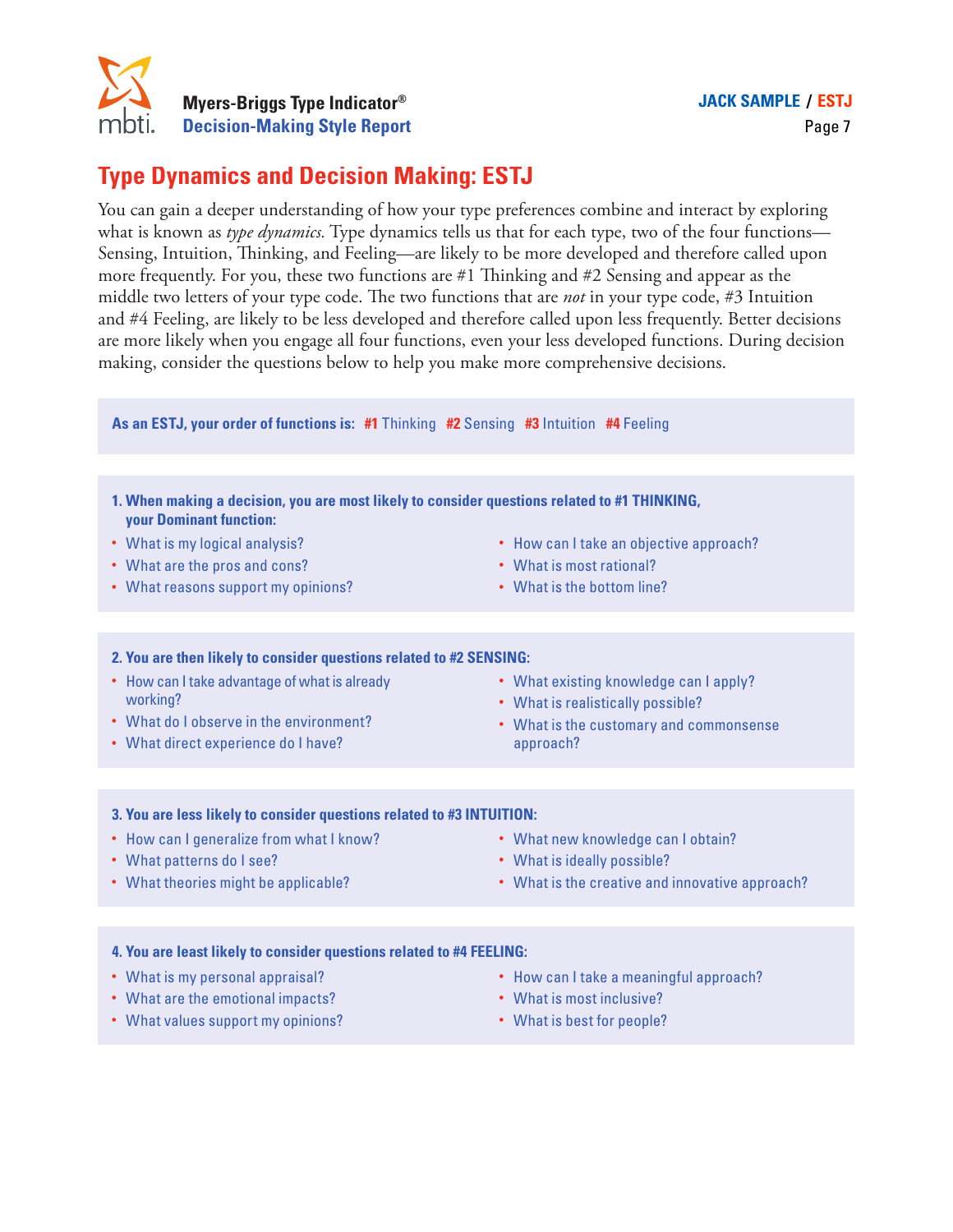

# **Decision Making Through Four Type Lenses**

| mbti.<br><b>Decision-Making Style Report</b>                                                                               |                                                                                                                                                                                                                                                                                                                                                                                                                                                                                                                |  |  |  |  |  |
|----------------------------------------------------------------------------------------------------------------------------|----------------------------------------------------------------------------------------------------------------------------------------------------------------------------------------------------------------------------------------------------------------------------------------------------------------------------------------------------------------------------------------------------------------------------------------------------------------------------------------------------------------|--|--|--|--|--|
| <b>Decision Making Through Four Type Lenses</b>                                                                            |                                                                                                                                                                                                                                                                                                                                                                                                                                                                                                                |  |  |  |  |  |
|                                                                                                                            | Just as type dynamics provides further insight into how you approach decision making, so do type<br>lenses, which highlight different combinations of the preferences. Four type lenses in particular—the<br>Functions Lens, the Quadrants Lens, the Temperaments Lens, and the Dominants Lens-supply useful<br>frameworks for understanding decision making. These MBTI lenses help you see behavior patterns and<br>offer additional insight into your decision-making style and how it differs from others. |  |  |  |  |  |
| <b>Your Function Pair: ST-Practical and Matter of Fact</b>                                                                 |                                                                                                                                                                                                                                                                                                                                                                                                                                                                                                                |  |  |  |  |  |
| <b>ST</b> Demonstrate efficiency<br>Demonstrate kindness<br>SF<br>NF Demonstrate creativity<br>NT Demonstrate competence   | As an ST, you are likely to<br>• Weigh options in terms of the bottom line<br>• Craft decisions that reinforce utility<br>• Want your experience to be acknowledged<br>• Communicate decisions by describing practical applications                                                                                                                                                                                                                                                                            |  |  |  |  |  |
| <b>Your Quadrant: ES-Energetic and Practical</b>                                                                           |                                                                                                                                                                                                                                                                                                                                                                                                                                                                                                                |  |  |  |  |  |
| Preservation is vital<br>IS<br>Imagination is vital<br>IN<br><b>Action is vital</b><br><b>ES</b><br>EN Innovation is vital | As an ES, you are likely to<br>• Like decisions that increase effectiveness and productivity<br>• Focus on how to use the past to act in the present<br>• Feel stressed by decisions that necessitate postponing action<br>• Take the opportunity to act on a decision-every decision is only as<br>good as its application                                                                                                                                                                                    |  |  |  |  |  |
| <b>Your Temperament: SJ-Responsible and Loyal</b>                                                                          |                                                                                                                                                                                                                                                                                                                                                                                                                                                                                                                |  |  |  |  |  |
| <b>SJ</b> Make it work<br>SP Make it fun<br>NF Make it meaningful<br>NT Make it logical                                    | As an SJ, you are likely to<br>Be dependable when facing a decision<br>• Establish a traditional decision-making process to preserve stability<br>Seek decisions that produce organized and constructive outcomes<br>٠<br>Show responsibility-monitor and supervise to support a decision<br>٠                                                                                                                                                                                                                 |  |  |  |  |  |
| <b>Your Dominant: Thinking-Principled and Fair</b>                                                                         |                                                                                                                                                                                                                                                                                                                                                                                                                                                                                                                |  |  |  |  |  |
| Sensing Dominant Give me facts<br>Intuitive Dominant Give me possibilities<br><b>Thinking Dominant Give me reasons</b>     | As a Thinking Dominant, you are likely to<br>• Need to understand how a decision ensures fairness<br>Seek decisions that clarify truth<br>$\bullet$                                                                                                                                                                                                                                                                                                                                                            |  |  |  |  |  |

- NT Make it logical
- Seek decisions that produce organized and constructive outcomes
	- Show responsibility—monitor and supervise to support a decision

|  |  | <b>Your Dominant: Thinking-Principled and Fair</b> |
|--|--|----------------------------------------------------|
|  |  |                                                    |

| Sensing Dominant Give me facts           |                                          | As a Thinking Dominant, you are likely to                                                              |
|------------------------------------------|------------------------------------------|--------------------------------------------------------------------------------------------------------|
|                                          | Intuitive Dominant Give me possibilities | • Need to understand how a decision ensures fairness                                                   |
| <b>Thinking Dominant Give me reasons</b> |                                          | • Seek decisions that clarify truth                                                                    |
| Feeling Dominant Give me purpose         |                                          | • Worry that logical principles will not be upheld<br>• Want to be seen as an objective decision maker |